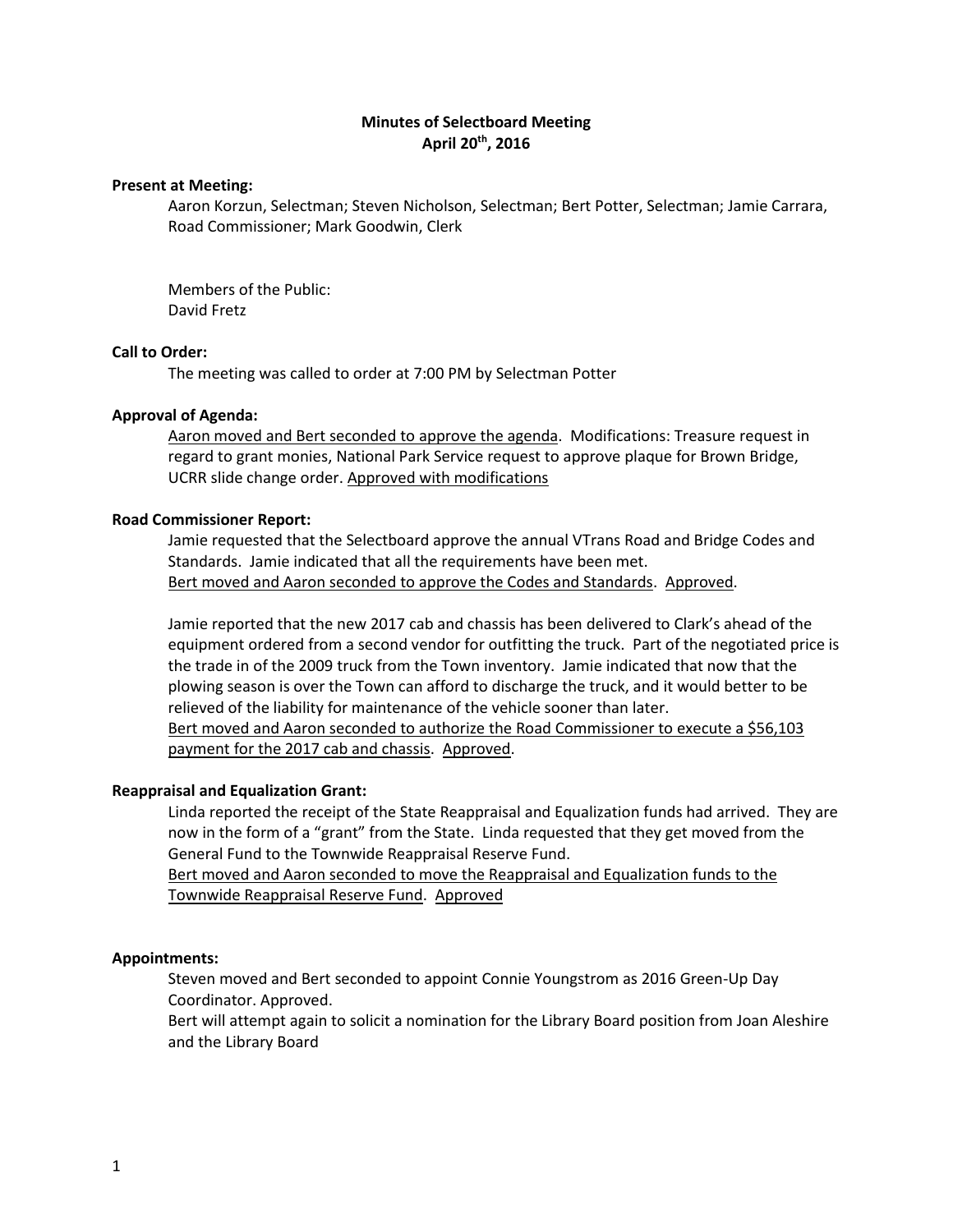### **2016 LEOP:**

Steven presented an updated Local Emergency Operation Plan for 2016 for adoption by the Selectboard. Steven indicated that the required annual criteria had been updated to reflect the current status of Emergency preparedness.

Steven moved and Bert seconded to adopt the 2016 LEOP and forward on to the Regional Local Emergency Operations Commission. The Plan was adopted.

## **National Park Service Plaque:**

The Selectbaord received for approval both an agreement pertinent to maintenance and a draft of the plague that will be installed as a commemoration of the Brown Bridge as a National Historic Landmark.

Bert moved and Aaron seconded to approve both the agreement and the commemorative language for the plague. Approved

David Fretz inquired as to who was responsible for maintenance of the plaque. Based on the agreement the Town would be responsible, as with any other Town asset.

## **Upper Cold River Road PW 2867 Change Order:**

Bert moved and Steven seconded to approve for payment Change Order #2 for PW 2867. Discussion: The change was required due to the expanded slide that developed over the time from when the slide was first bid until it was approved by FEMA. Approved.

# **4400 Cold River Road Site:**

No new substantive analysis of the boring data was available. Alan Shelvey continues to work with a multitude of constituencies and experienced State entities to produce a Mitigation Grant application that has an above average expectation of success. Steven volunteered to be the Town Point of Contact (POC) for Grant authorization for the documents anticipated to be submitted.

## **Regional ACT 64 Advisory Group:**

The Rutland Regional Planning Commission in conjunction with ANR/DEC are looking for representatives from various Towns to take part in an advisory group to guide outreach as ACT 64 is implemented. The matter was tabled until more information can be obtained as to the groups working mandates and schedule.

### **New Business:**

David Fretz inquired as to the status of the Solar Siting petition circulated back in December by Rutland Town. It was explained by Bert that the matter was not acted on because it would appear that the Legislature was addressing the issue. Steven concurred with Mr. Fretz assessment that the petition appeared to be motivated by one or two property owners and it did not appear to be pertinent for Shrewsbury which address the issue in both it's Town Plan and Zoning Regulations.